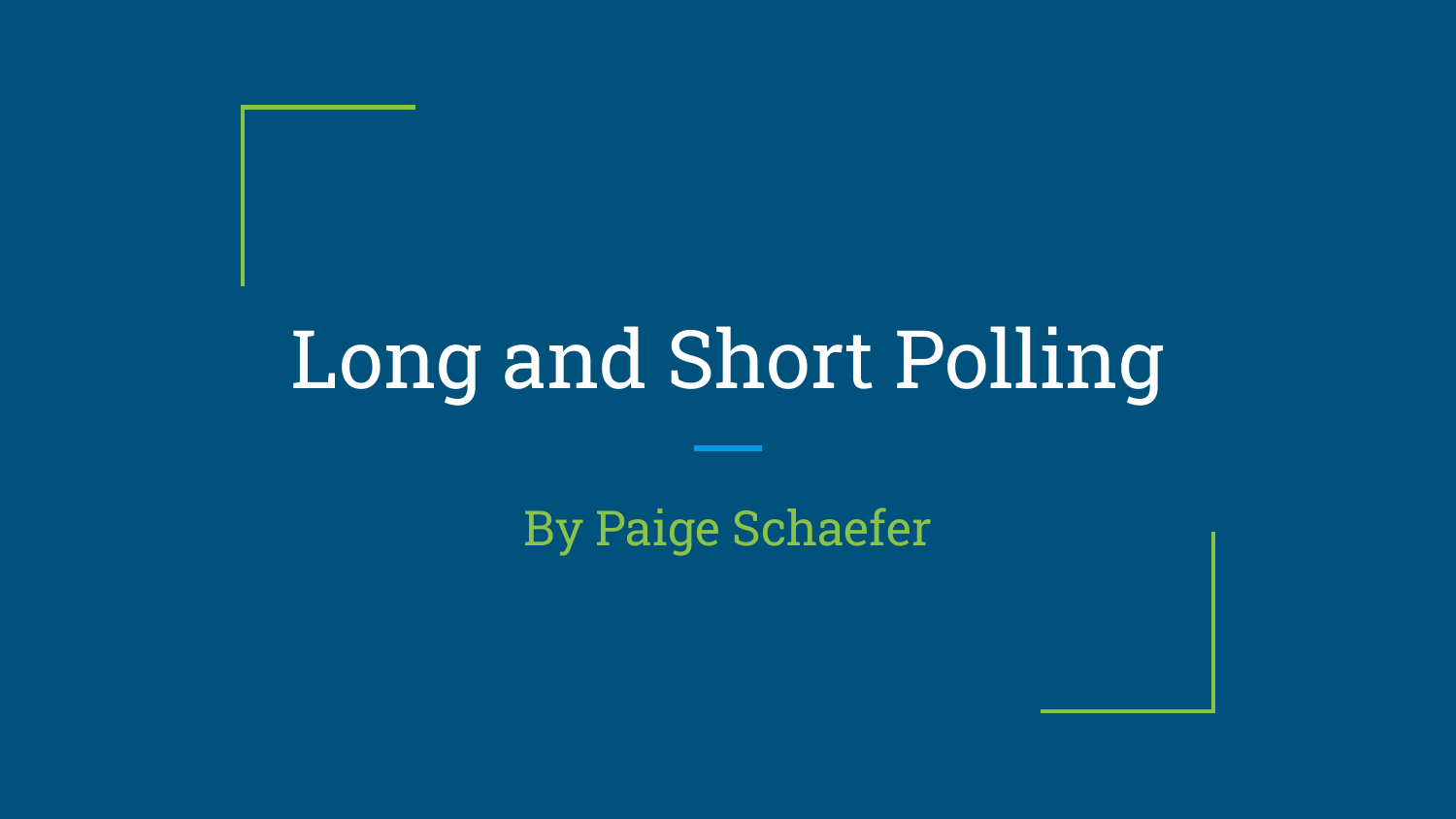# What does polling mean?

Polling is a technique by which the client asks the server for new data regularly

### Client-Server Architecture

- A client makes an HTTP request requesting a web page from a server
- The server calculates the response
- The server sends the response to the client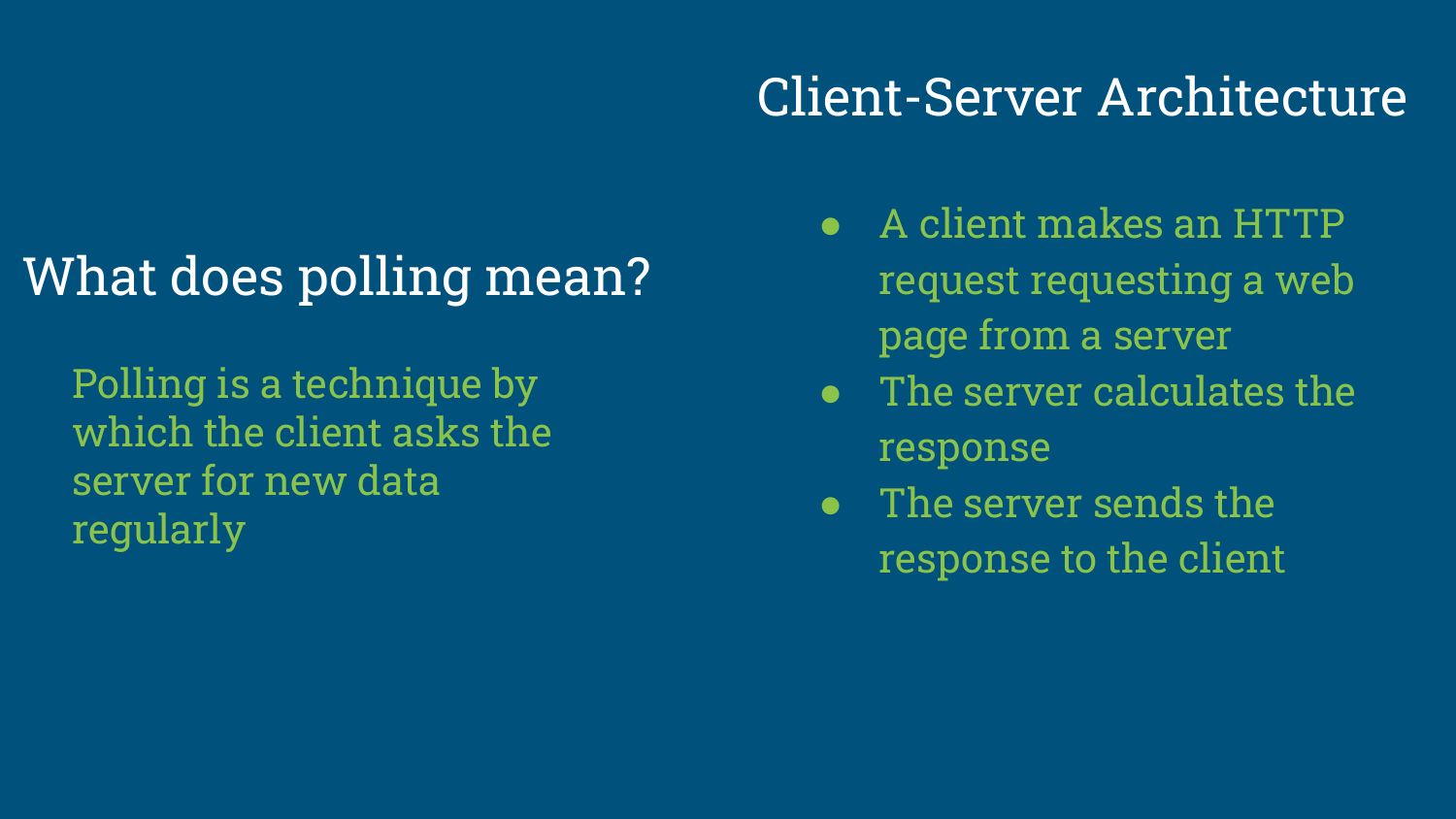### Short Polling

- Client makes a request to the server
- Server can respond in two ways:
	- It sends an empty response
	- $\circ$  It sends data object in its body
- As soon as a client receives the response from the server, it will wait for a couple of seconds and repeat the above process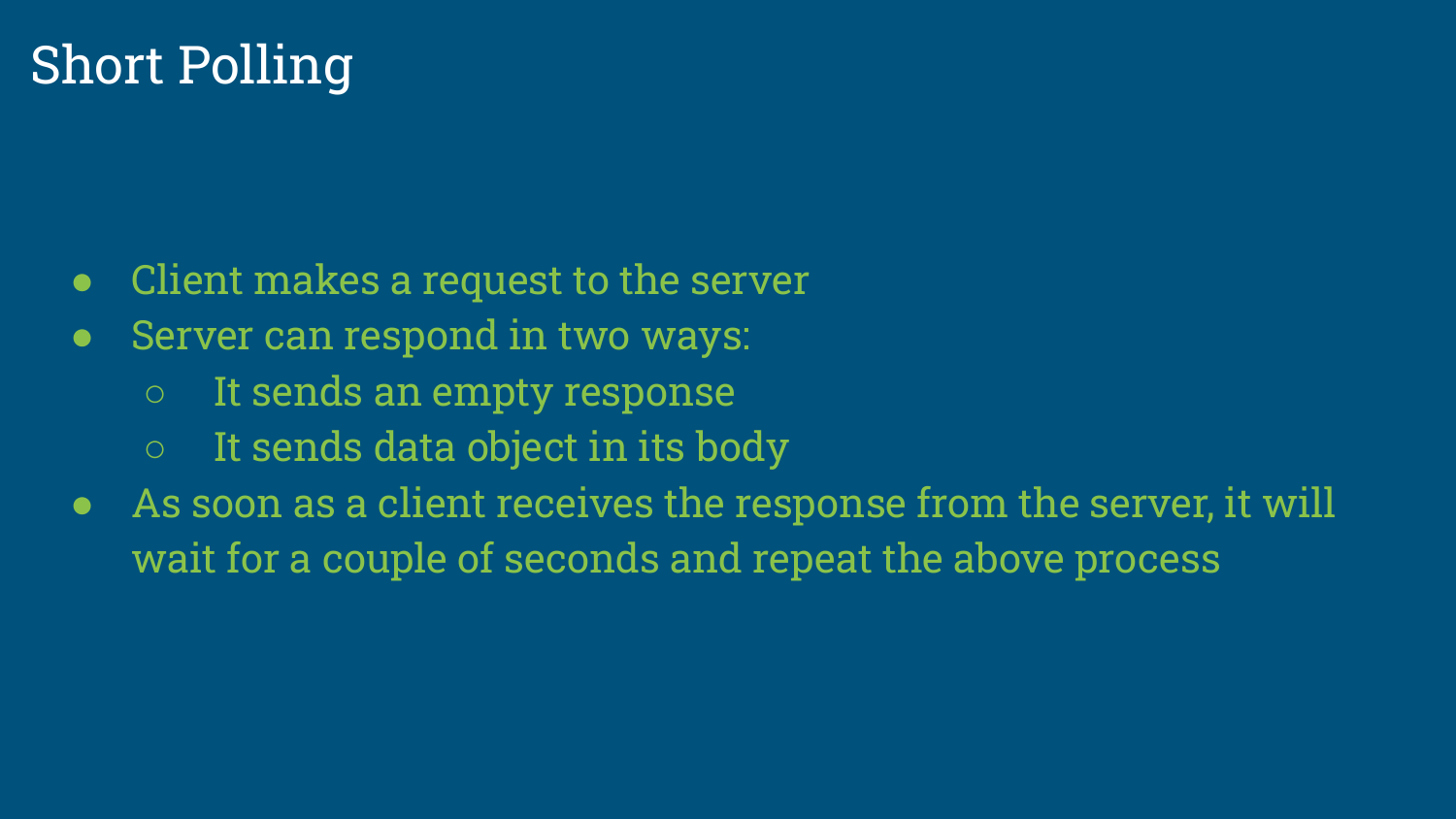## Long Polling

- Client makes a request to the server
- Server can respond in two ways:
	- $\circ$  It if has some new data available, it can respond right away
	- $\circ$  It if doesn't have anything new data, it will keep that connection open for a period of time and when it receives new data it will respond back with updated data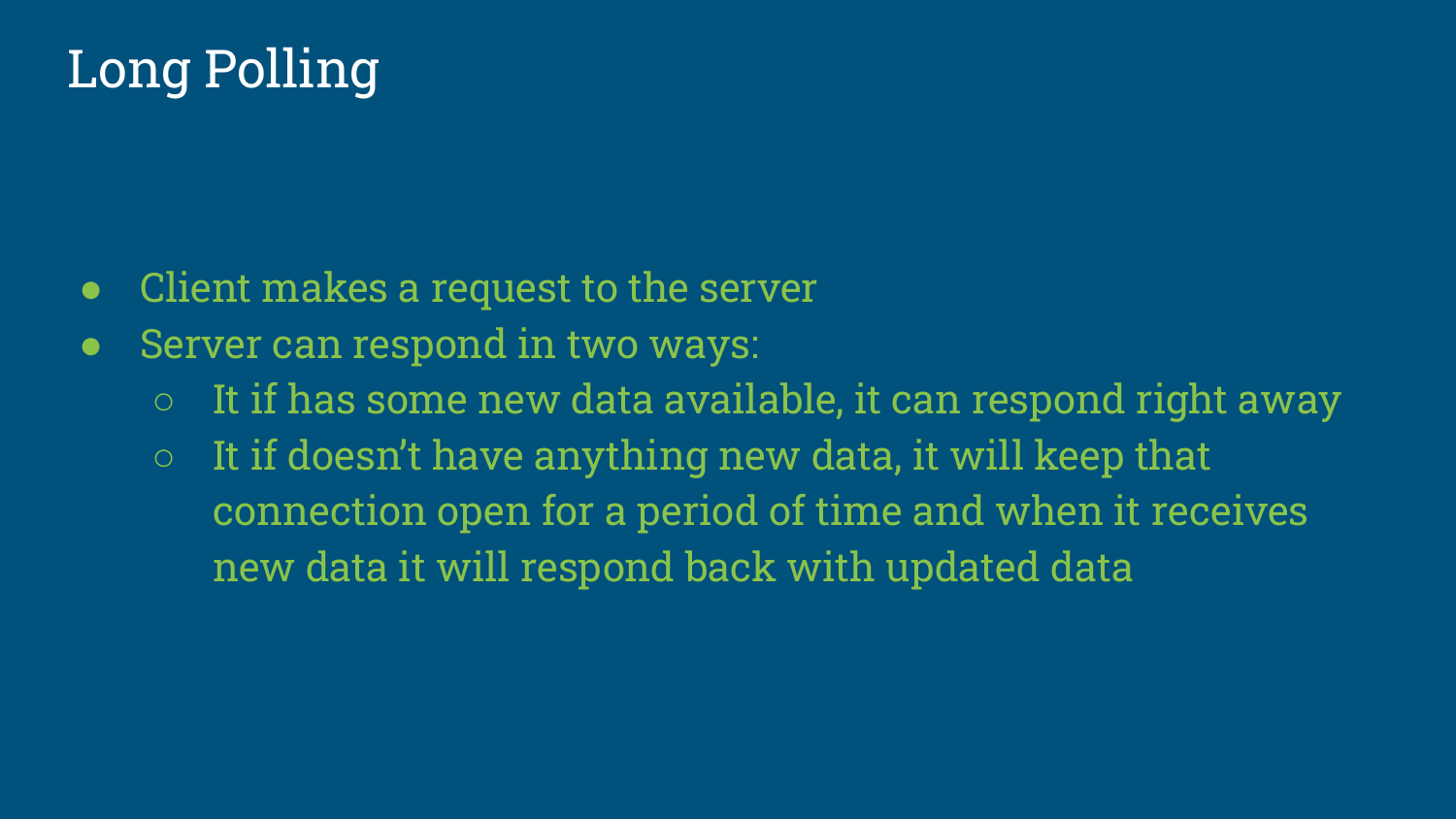00:00:00 C-> Is the cake ready?

00:00:01 S-> No, wait.

00:00:01 C-> Is the cake ready?

00:00:02 S-> No, wait.

00:00:02 C-> Is the cake ready?

00:00:03 S-> Yeah. Have some lad.

00:00:03 C-> Is the other cake ready? ..

12:00 00:00:00 C-> Is the cake ready? 12:00 00:00:03 S-> Yeah.Hame some lad. 12:00 00:00:03 C-> Is the cake ready?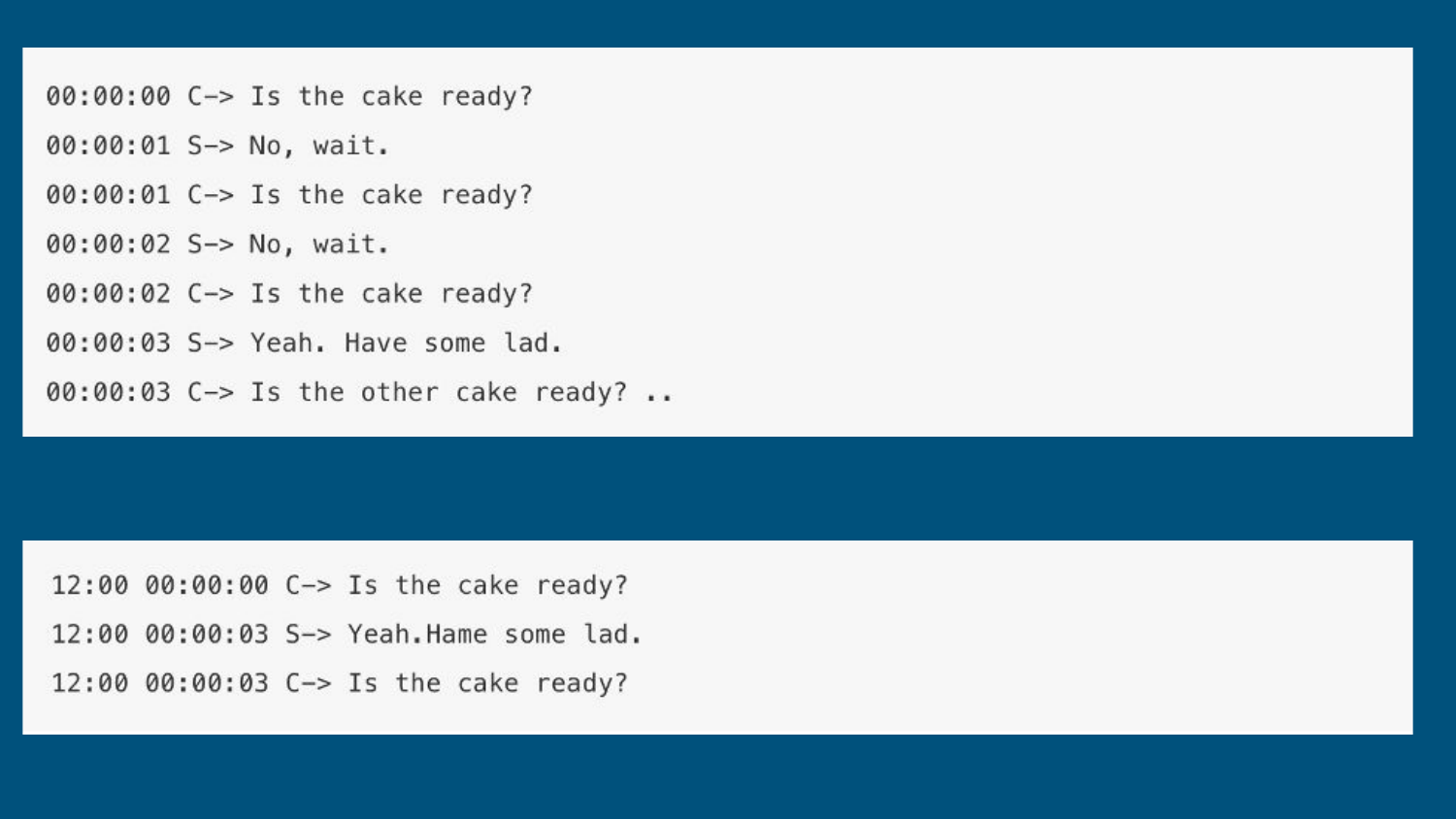Introduction

Techniques to retrieve data from the server

Client-Server Architecture

A client makes an HTTP request requestions a web page from a server

The server calculates the response

The server sends the response to the client

Polling a technique by which the client asking the server the new data regularly

#### Short Polling

Short polling is an AJAX-based timer that calls at fixed delays

Short Polling Technique

Client makes a request to the server

Server can respond in two ways:

It sends an empty response

It sends data object in its body (JSON object)

As soon as a client receives the response from the server, it will wait for a couple of seconds and repeat the above process

Some challenges in short-polling

Making repeated requests to the server wastes resources as each new incoming connection must be established, the HTTP headers must be passed a query for new data must be performed, and a response (usually with no new data to offer) must be generated and delivered. The connection must be closed and any resources cleaned up.

### Long Polling

Long Polling Technique

Client makes a request to the server

Server can respond in two ways:

It if has some new data available, it can response right away It if doesn't have anything new data, it will keep that connection open for a period of time and when it receives new data it will respond back with updated data

Client continuously asks the server for new information using regular HTTP requestions & the server stalls its answer when it has nothing new to report

As long as the client makes sure it constantly has a polling requestion open, it will receive information from the server quickly after it becomes available

To prevent connections from timing out (being aborted because of a lack of activity), long polling techniques usually set a maximum time for each request, after which the server will respond anyway, even though it has nothing to repeat, after which the client will start a new request.

Some challenges in long-polling

Message ordering and delivery guarantees: Message ordering cannot be guaranteed if the same client opens multiple connections to the server.

If the client was not able to receive the message then there will be possible message loss.

Performance and scaling

Device support and fallbacks